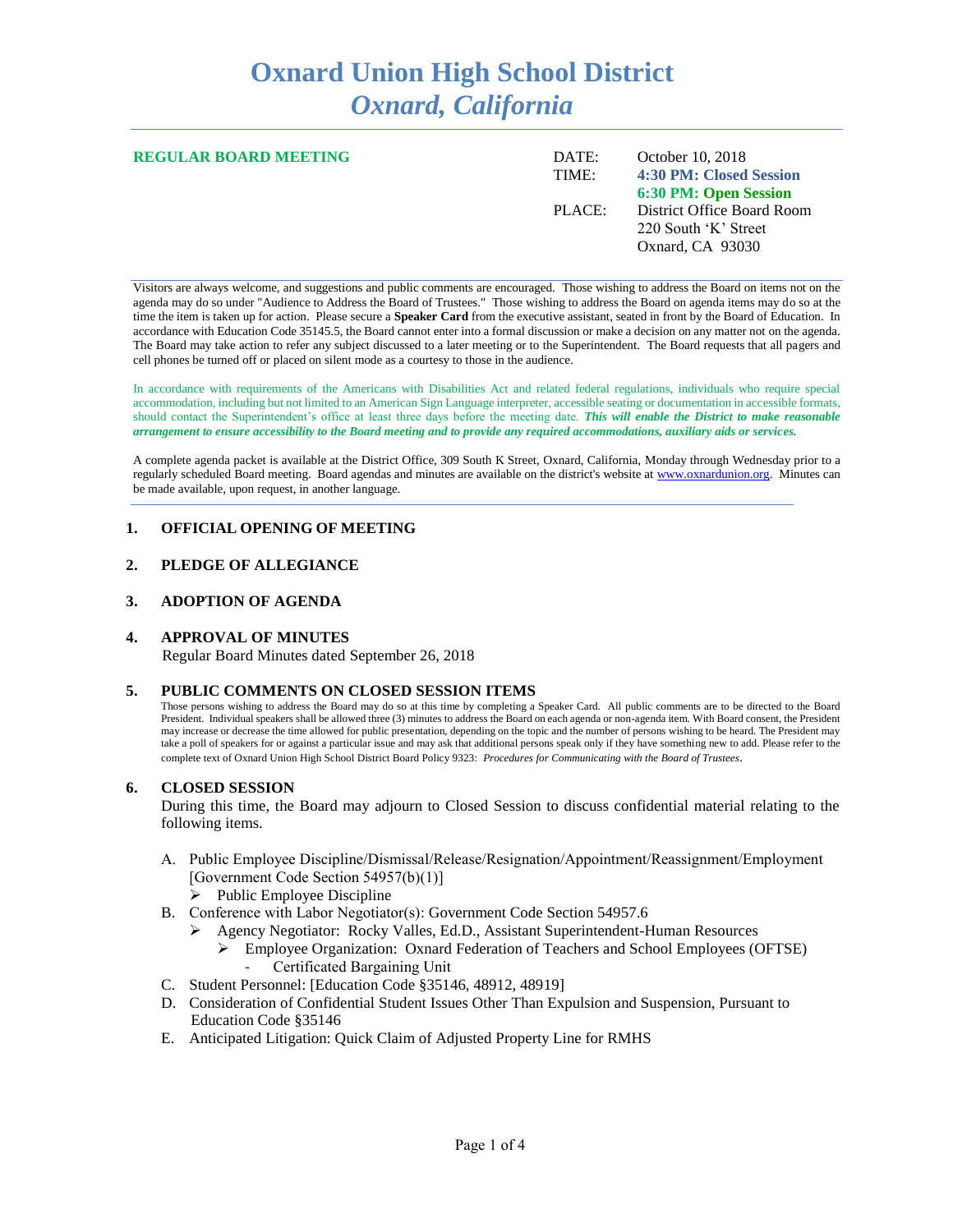Board Meeting Agenda October 10, 2018

F. Conference with Real Property Negotiator (Govt. Code § 54956.8)

 PROPERTY: 50-acres of 107.25 acres located at or near 1825 Camino del Sol, Oxnard, CA (southeast corner of N. Rose Ave. and Cesar Chavez Dr.) Ventura County Assessor Parcel No. 214-0- 020-595

AGENCY NEGOTIATOR: Jeff Weinstein, Assistant Superintendent Business Services and Dr. Joel Kirschenstein, Consultant Sage Realty Group Inc.

NEGOTIATING PARTIES: Brian Edward Maulhardt, as Trustee of the Brian Edward Maulhardt Children's Support Trust

- UNDER NEGOTIATION: Price and terms of payment
- G. Conference with Real Property Negotiator (Govt. Code § 54956.8)
- PROPERTY: Multiple District-owned parcels, including: (1) Bell Ranch Property, Assessor Parcel No. ("APN") 156-0-180-385, Camarillo, California; (2) South of Oxnard High School, APN 183-0-030-180; (3) District Office Campus, 220, 309, and 315 South K Street, Oxnard, CA, APNs 202-0-010-630 & -740; (4) Hueneme Road Adult School, 527 W Hueneme Road, Oxnard, CA, APN 222-0-082-625; (5) 280 and 300 Skyway Drive, Camarillo, CA, APN 230-0-130-105; and (6) 15 Stearman Street, Camarillo, CA, APN 230-0-130-115 AGENCY NEGOTIATOR: Jeff Weinstein, Assistant Superintendent Business Services and Dr. Joel Kirschenstein, Consultant Sage Realty Group Inc. NEGOTIATING PARTIES: To be determined UNDER NEGOTIATION: Price and terms of payment.
- H. Conference with Real Property Negotiator (Govt. Code § 54956.8) PROPERTY: 7.6 Acres located 1800 Solar Drive, Oxnard, CA, Ventura County Assessor Parcel No. 213-0-070-045 AGENCY NEGOTIATOR: Jeff Weinstein, Assistant Superintendent Business Services and Dr. Joel Kirschenstein, Consultant Sage Realty Group Inc. NEGOTIATING PARTIES: NAI Capital UNDER NEGOTIATION: Price and terms of payment.

# **7. RECONVENE IN PUBLIC: REPORT ON CLOSED SESSION ACTION**

**8. PUBLIC HEARING –** Williams Act – Sufficient Textbooks and Instructional Materials

# **9. RECOGNITION**

➢ Outstanding Student Award – Frontier High School

#### **10. PUBLIC COMMENTS TO ADDRESS THE BOARD OF TRUSTEES**

Those persons wishing to address the Board may do so at this time by completing a Speaker Card. All public comments are to be directed to the Board President. Individual speakers shall be allowed three (3) minutes to address the Board on each agenda or non-agenda item. With Board consent, the President may increase or decrease the time allowed for public presentation, depending on the topic and the number of persons wishing to be heard. The President may take a poll of speakers for or against a particular issue and may ask that additional persons speak only if they have something new to add. Please refer to the complete text of Oxnard Union High School District Board Policy 9323: *Procedures for Communicating with the Board of Trustees.*

#### **11. SUPERINTENDENT'S REPORT**

# **12. STUDENT REPRESENTATIVE TO THE BOARD – MARITZA SALCEDO**

# **13. CONSENT CALENDAR**

#### **Business Services**

- **A.** Consideration of Approval of Donations, September 4-28, 2018
- **B.** Consideration of Approval of Purchase Orders and Direct Pays, September 17-28, 2018
- **C.** Consideration for Approval of Building C 480 Emergency Underground Wire Replacement by CA Electric Company CEC - HHS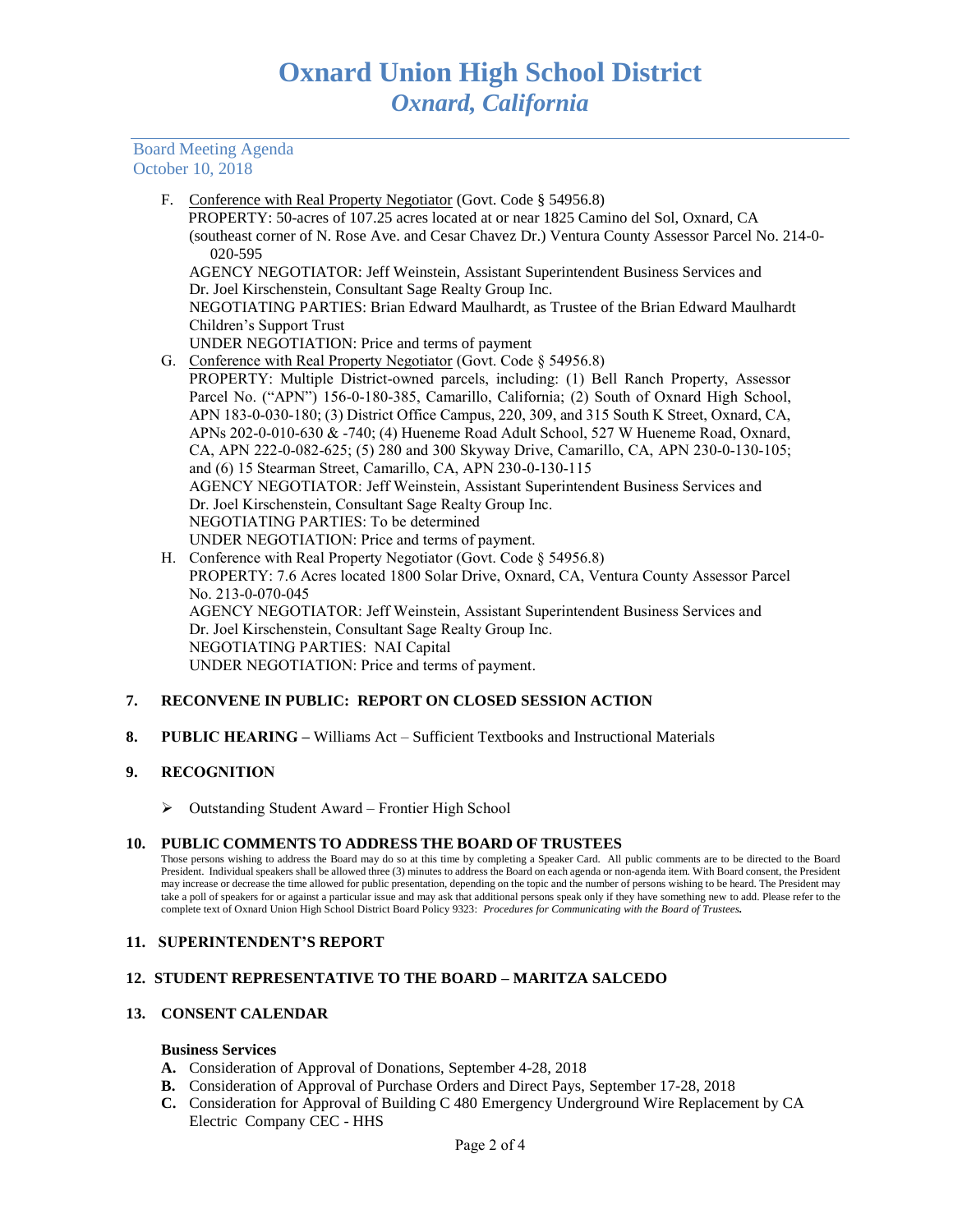#### Board Meeting Agenda October 10, 2018

**D.** Consideration of Approval of Contract Award on Bid 574 to Civic Construction Associates for Site Improvements and Alterations at Hueneme High School Special Ed Facility

# **Educational Services**

- **E.** Consideration of Approval of Non-Public Schools (NPS) Placements, According to the Student's IEP Team and the Director of Special Education
- **F.** Consideration of Approval of Agreement between Oxnard Union High School District and Petco #598 - WorkAbility Program
- **G.** Consideration of Approval of Agreement between Oxnard Union High School District and City Impact for SPED Counseling Services

# **Human Resources**

**H.** Consideration of Approval of Personnel Items

# **Board Policies**

- **I.** Consideration of Revision of Oxnard Union High School District Board Bylaw 9011: *Disclosure of Confidential/Privileged Information* [Second Reading]
- **J.** Consideration of Revision of Oxnard Union High School District Board Bylaw 9012: *Board Member Electronic Communications* [First Reading]
- **K.** Consideration of Approval of Revision to BP 4112.2 *Certification* [First Reading]
- **L.** Consideration of Adoption of BP 4113 *Assignment* [First Reading]
- **M.** Consideration of Adoption of BP 4119.11 *Sexual Harassment* [First Reading]
- **N.** Consideration of Adoption of BP 4222 *Teacher Aide/Paraprofessionals* [First Reading]
- **O.** Consideration of Adoption of BP 4319.11 *Sexual Harassment* [First Reading]
- **P.** Consideration of Adoption of BP 5125.1 *Release of Directory Information* [First Reading]
- **Q.** Consideration of Adoption of BP 6190 *Evaluation of Instructional Program* [First Reading]
- **R.** Consideration of Approval of Revision to BP 4219.11 *Sexual Harassment* [First Reading]
- **S.** Consideration of Approval of Revision to BP 6174 *Education of English Learners* [First Reading]
- **T.** Consideration of Approval of Revisions to BP 4313.2 *Demotion/Reassignment* [First Reading]
- **U.** Consideration of Adoption of BP 5022 *Student and Family Privacy Rights* [Second Reading]
- **V.** Consideration of Adoption of BP 5111 *Admission* [Second Reading]
- **W.** Consideration of Adoption of BP 5111.1 *District Residency* [Second Reading]
- **X.** Consideration of Adoption of BP 5125 *Student Records* [Second Reading]
- **Y.** Consideration of Adoption of BP 5131.2 *Bullying* [Second Reading]
- **Z.** Consideration of Adoption of BP 5145.13*Response to Immigration Enforcement* [Second Reading]
- **AA.**Consideration of Approval of Revision of BP 5145.3 *Non-Discrimination/Harassment* [Second Reading]
- **BB.** Consideration of Adoption of BP 5145.6 *Parental Notifications* [Second Reading]
- **CC.**Consideration of Approval of Revision to BP 1312.3 *Uniform Complaint Procedure* [Third Reading]

# **14. ACTION ITEMS**

# **Business Services**

**A.** Consideration of Approval of Proposal by KBZ Architects, Inc. for Campus Core Security Fencing for all Sites

# **Educational Services**

- **B.** Consideration of Adoption of Resolution #18-36 Regarding Sufficiency of Textbooks or Instructional Materials for the 2018-19 School Year
- **C.** Consideration of Adoption of Resolution #18-37 Proclaiming October as Filipino Heritage Month